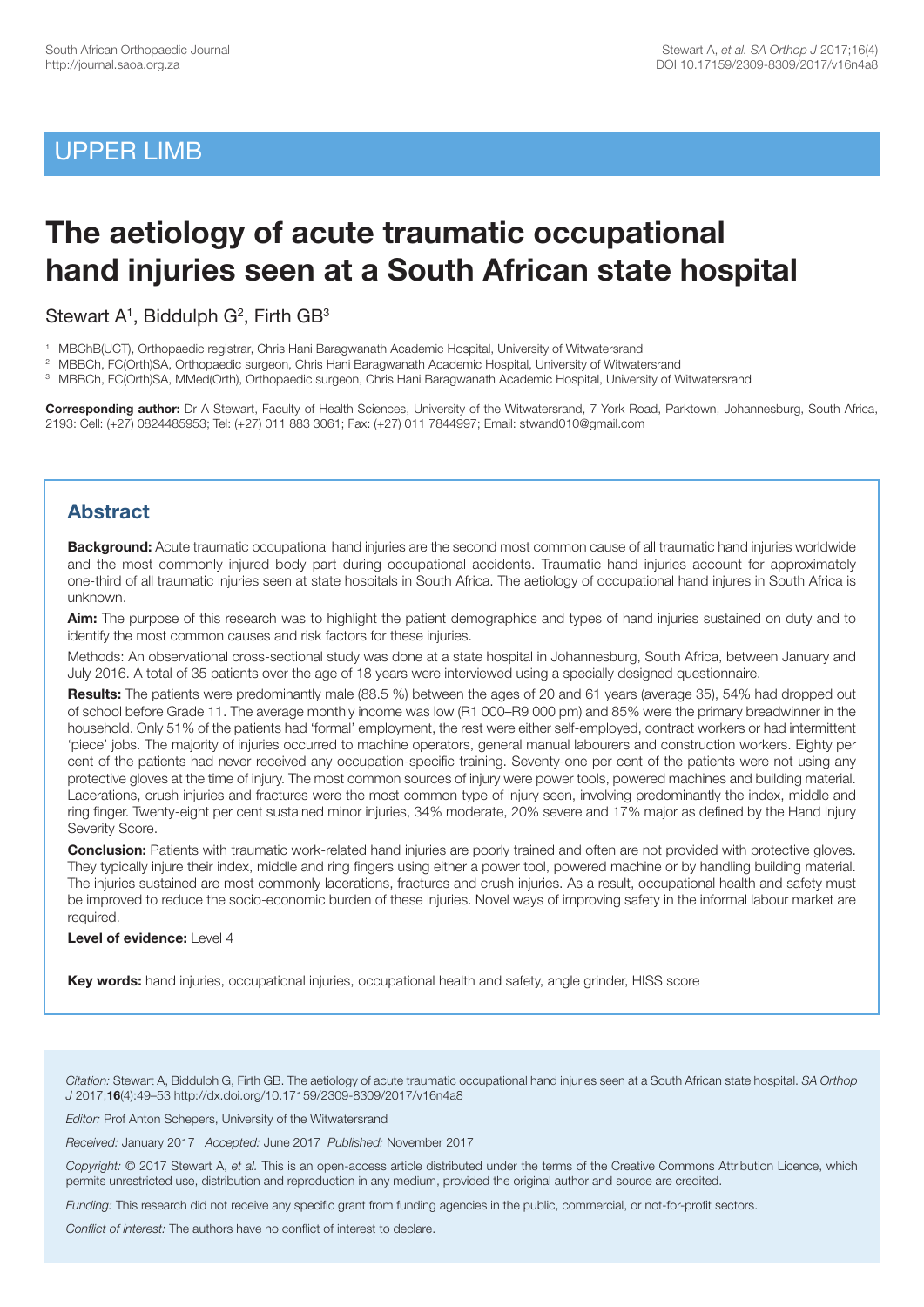#### Page 50 Stewart A, *et al. SA Orthop J* 2017;16(4)

### **Introduction**

Acute traumatic occupational hand injuries are especially common in South Africa. They account for significant time off work, loss of income, change in or loss of occupation and residual functional impairment. <sup>1</sup> In a developing country, like South Africa, with high unemployment rates, a loss of income can be particularly devastating. <sup>2</sup> South Africa has an unemployment rate of 25%, 3 therefore competition for employment is high, especially in the country's agriculture, mining and manufacturing sectors. <sup>2</sup> As a result, residents are often employed in the informal labour market, in jobs for which they are given no specific training. This puts them at high risk of traumatic occupational injuries. 4

In South Africa, it has been shown that there are shortfalls in the implementation of the Compensation for Occupational Injuries and Diseases Act (COIDA) in the informal labour market. <sup>5</sup> This results in employees being unable to access the correct channels of health care and compensation following their injuries. State hospitals are therefore overburdened with these types of patients.

Campbell *et al.* introduced the Hand Injury Severity Score (HISS) as a research tool. Their aim was to design a score that would grade hand injuries according to their severity as a guide to likely outcomes. <sup>6</sup> The HISS evaluates anatomical components of the wrist and hand in four domains known as the ISMN: Integument (skin and nail), Skeletal (bone and ligament), Motor (tendon) and Neural (nerve and vascular). The total scores are converted to four categories: minor (<20), moderate (21–50), severe (51–100) and major (>100). There is a statistically significant correlation between the HISS and the resultant time off work, ability to return to the original occupation and post-rehabilitation hand strength. 7-10

Occupational hand injuries are one of the leading causes of days off work, and result in a significant loss of productivity in South Africa's economy. Despite the obvious burden of disease that these injuries present to South Africa as a society, there is a great deal to learn about the potential risk factors, causes and preventative measures that can be taken in the future.

The aim of this study was to highlight the patient demographics and types of hand injuries sustained on duty and to identify the most common causes and risk factors for these injuries.

### **Methods**

Following ethical approval (M150423), the study was carried out between January 2016 and July 2016. An observational, crosssectional study was done on 35 patients over the age of 18 years, hospitalised at a tertiary care hospital in Johannesburg, South Africa. Patients with occupational hand injuries who presented with secondary sepsis were excluded because they skewed the results of the injury severity score.

A specially designed questionnaire was used which included basic demographics, economic data such as average annual income, type of employment and whether they were considered the 'primary breadwinner' in the household (*Table I*). Occupation-specific data included any specific skills learned, work experience, level of training, the use of personal protective equipment, and if they were performing an unusual task at the time of injury (*Table II*). Injury data included the source of the injury and if a previous injury had occurred (*Table III*). The injury characteristics were documented and the Hand Injury Severity Score (HISS) was calculated by the main author (AS).

### **Results**

The results showed that the patients were predominantly male (88.5%) between the ages of 20 and 61 years (average 35), with 54% having dropped out of school before Grade 11.

#### **Table I:** Patient demographics

|                             |                  | $n=35$ (%)     |
|-----------------------------|------------------|----------------|
| Age (yr)                    | $<$ 25           | 9(25.7)        |
|                             | $25 - 34$        | 11(31.4)       |
|                             | $35 - 44$        | 5(14.2)        |
|                             | $45 - 54$        | 6(17.1)        |
|                             | $55 - 64$        | 4(11.4)        |
| Mean                        |                  | 35             |
| Range                       |                  | $20 - 61$      |
| <b>Sex</b>                  | Male             | 31 (88.5)      |
|                             | Female           | 4(11.5)        |
| <b>Handedness</b>           | Right            | 34 (97.1)      |
|                             | Left             | 1(2.9)         |
|                             | Grade 8 or less  | 13 (37.2)      |
| Level of                    | Grade 9-10       | 6(17.1)        |
| education                   | Grade 11-12      | 12(34.3)       |
|                             | Higher education | 4(11.4)        |
|                             | None             | 2(5.7)         |
| Number of<br>dependants     | One              | 11(31.4)       |
|                             | Two              | 7(20)          |
|                             | Three            | 5(14.3)        |
|                             | Four             | 5(14.3)        |
|                             | $>$ Four         | 5(14.3)        |
| Median                      |                  | $\overline{2}$ |
| Range                       |                  | $0 - 10$       |
| Average<br>annual<br>income | $<$ R20 000      | 4(11.4)        |
|                             | R20 000-R40 000  | 15 (42.9)      |
|                             | R40 000-R100 000 | 13(37.1)       |
|                             | $>$ R100 000     | 3(8.6)         |

**Table II:** Occupational data

|                                       |                          | $n=35$ (%)       |
|---------------------------------------|--------------------------|------------------|
| Occupation                            | <b>Butcher</b>           | 2(5.7)           |
|                                       | Carpenter                | 3(8.5)           |
|                                       | Construction             | 6(17.1)          |
|                                       | Machine operator         | 12 (34.2)        |
|                                       | Packaging                | 1(2.8)           |
|                                       | Mechanic                 | 3(8.5)           |
|                                       | General manual labourer  | 4(11.4)          |
|                                       | Chef/kitchen worker      | 2(5.7)           |
|                                       | Other                    | 2(5.7)           |
| Employment type                       | Formal employment        | 18(51.4)         |
|                                       | Contract worker          | 6(17.1)          |
|                                       | Self-employed            | 8(22.9)          |
|                                       | Piece job                | 3(8.6)           |
|                                       | $<$ 6 months             | 7(20)            |
| Job tenure                            | 6 months-1 year          | 4(11.4)          |
|                                       | 1 year-5 years           | 11(31.4)         |
|                                       | $> 5$ years              | 13 (37.4)        |
|                                       | Median duration (months) | 48               |
|                                       | Range                    | 1 month-31 years |
| Occupation-specific<br>training       | Yes                      | 7(20)            |
|                                       | <b>No</b>                | 28 (80)          |
|                                       | Duration of training     | 1 week-4 years   |
| Provided with<br>protective equipment | Yes                      | 21(60)           |
|                                       | <b>No</b>                | 14(40)           |
| Using protective<br>equipment (n=21)  | Yes                      | 19 (90.5)        |
|                                       | <b>No</b>                | 2(9.5)           |
| Using protective<br>gloves            | Yes                      | 10(28.6)         |
|                                       | <b>No</b>                | 25(71.4)         |
| Performing an<br>unusual task         | Yes                      | 2(5.7)           |
|                                       | <b>No</b>                | 33 (94.3)        |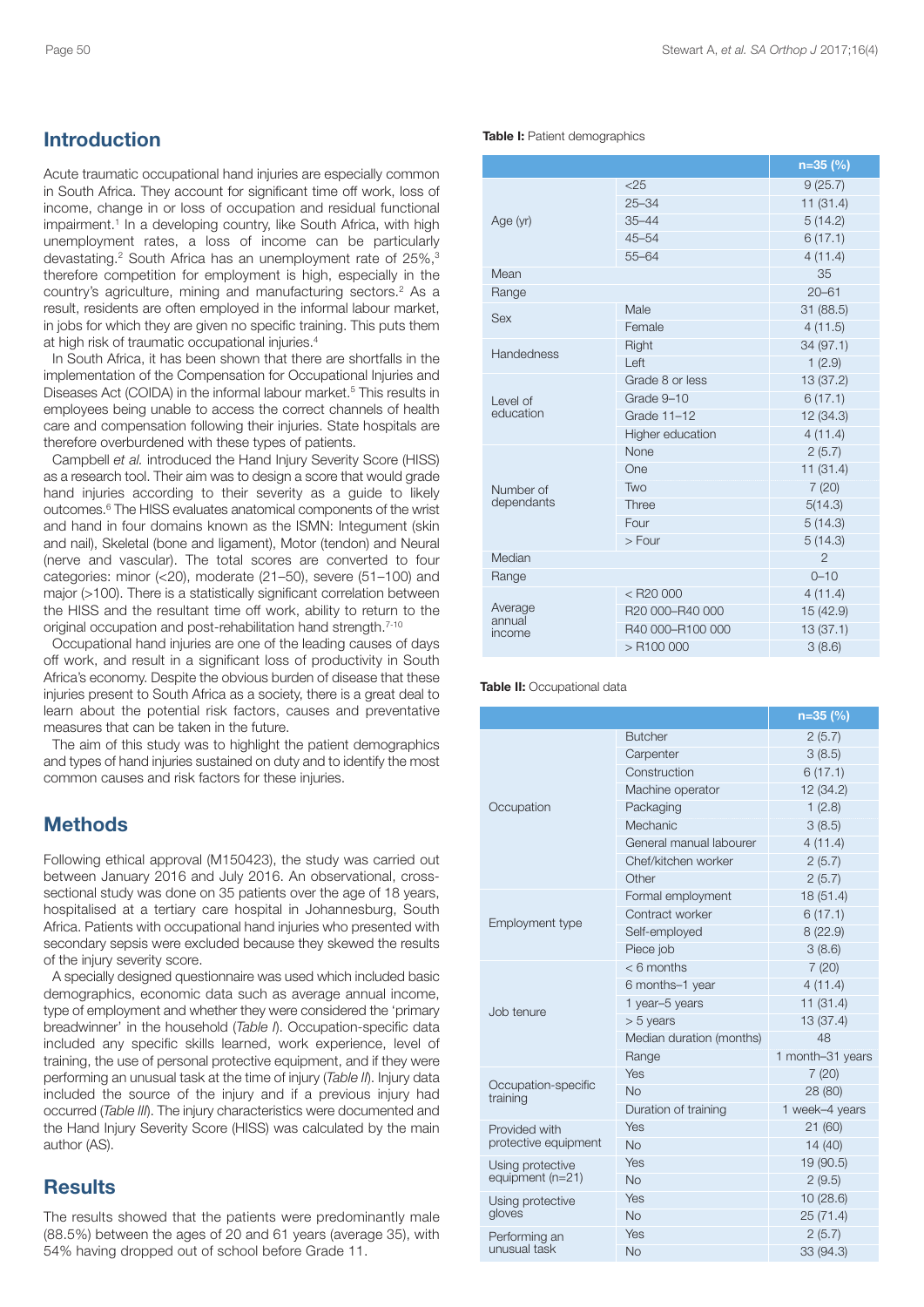#### **Table III:** Injury characteristics

|                        |                          | $n=35$ (%) |
|------------------------|--------------------------|------------|
| Source of injury       | Power tool               | 14 (40)    |
|                        | Powered machine          | 10(28.5)   |
|                        | <b>Building material</b> | 6(17.1)    |
|                        | Hand tool                | 1(2.8)     |
|                        | Vehicle                  | 1(2.8)     |
|                        | Other                    | 3(8.5)     |
| Injury characteristics | Laceration               | 28 (80)    |
|                        | Fracture                 | 27(77.1)   |
|                        | Crush                    | 15 (42.8)  |
|                        | Tendon injury            | 7(20)      |
|                        | Nerve injury             | 6(17.1)    |
|                        | Contusion                | 3(8.5)     |
|                        | Mangled extremity        | 2(5.7)     |
|                        | Puncture                 | 1(2.8)     |
|                        | Amputation               | 3(8.5)     |
| Injury severity        | Minor $(<20)$            | 10(28.5)   |
|                        | Moderate (21-50)         | 12 (34.2)  |
|                        | Severe (51-100)          | 7(20)      |
|                        | Major (>100)             | 6(17.2)    |



**Figure 1.** Distribution of injuries according to anatomical location

The average monthly income was between R1 000 and R9 000 and 85% were the primary breadwinner in the household. Almost all of the patients (94.3%) had a dependant relying on them for financial support; the median number of dependants was two (range 0–10).

Only 51% of the patients had formal employment. The remaining 49% were either self-employed, contract workers or had intermittent piece jobs.

The majority of injuries occurred in machine operators, general manual labourers and construction workers. Eighty per cent of the patients had never received any occupation-specific training. Only 60% were provided with some form of protective equipment, and only 28.6% were given protective gloves.

The majority of patients were not performing an unusual task at the time of injury (94.3%), nor were they using an unfamiliar machine.

The most common source of injury was a power tool (40%), followed by a powered machine (28.5%) and building material (17.1%). Other sources included hand tools, vehicles, knives and electrical burns.

Lacerations, crush injuries of the nail bed and fractures were the most common type of injuries seen, followed by tendon and nerve injury. Twenty-five patients sustained a combination of multiple types of injuries. Fractures and lacerations were often associated resulting in a total of 22 open fractures (78.5%).

The index, middle and ring finger were the most common digits injured. There was a total of two amputated thumbs, two amputated index fingers and one amputated middle finger (two separate patients). There was one mangled extremity resulting in an amputation through the wrist (*Figure 1*).

According to the HISS, 28.5% sustained minor injuries, 34.2% moderate, 20.2% severe and 17.1% major.

Patients who injured their left hand on average sustained a moderate injury (average score  $= 45$ ), whereas those patients who injured their right hand sustained a severe injury (average score = 57).

The median job tenure was four years, with a range of between one month and 31 years.

Job tenure did not seem to affect the risk of sustaining a workrelated hand injury; however, it did affect the severity of the injury incurred. Those patients who were injured in their first year of work sustained a mean injury severity score of 75 (severe), whereas those patients who were injured after they had been at their current job for at least one year sustained a mean injury severity score of 32 (moderate).

### **Discussion**

This research found that occupational hand injuries correlate well with individual patient characteristics such as young age, male gender, poor education and lack of training, which is consistent with findings in similar studies from around the world. <sup>11</sup> The predominant male population in this study conformed to most other studies on this subject and fits in with the typical young, working class individual. In South Africa, young men are often required to drop out of school early to find employment, which typically involves manual labour-type jobs. Most of the patients in this study were poorly educated – 90% had failed to progress past a high school education. Work-related hand injuries are particularly common in younger individuals; Olsen *et al.* demonstrated that young workers of 24 years or younger had the highest risk of occupational hand and finger trauma. <sup>12</sup> The majority of the patients in this study would be considered to be in the low-to-middle income bracket and most of them were the sole income earners in the household. These patients were often responsible for the financial security of multiple other dependants at home. Therefore, any loss of income due to injury would cause significant financial stress and could be potentially devastating if the patient were left permanently disabled.

There have been various studies done outside of South Africa looking at the most common causes of occupational injuries. Throughout the literature the three most common causes are power tools, powered machines and building material, affecting most frequently, therefore, construction workers, mechanics, carpenters and food handlers. 13-18 The results of our study are in keeping with similar studies from around the world. In our population, the most common cause was due to power tools (40%), most commonly the angle grinder. Angle grinders are versatile tools which make them extremely popular. What commonly occurs is that the safety guard is removed from the grinder or a non-standard cutting or grinding disk is used in order to increase the versatility of the grinder. When these tools are altered or adjusted, the risk of their failing increases, which can lead to frequent and severe injuries. Powered machines, especially the machine press and cutting machines such as the band saw, contributed to almost 28.5% of the total hand injuries. When compared to injuries due to power tools, injuries resulting from a powered machine were most commonly not due to equipment malfunction, but most likely due to human error.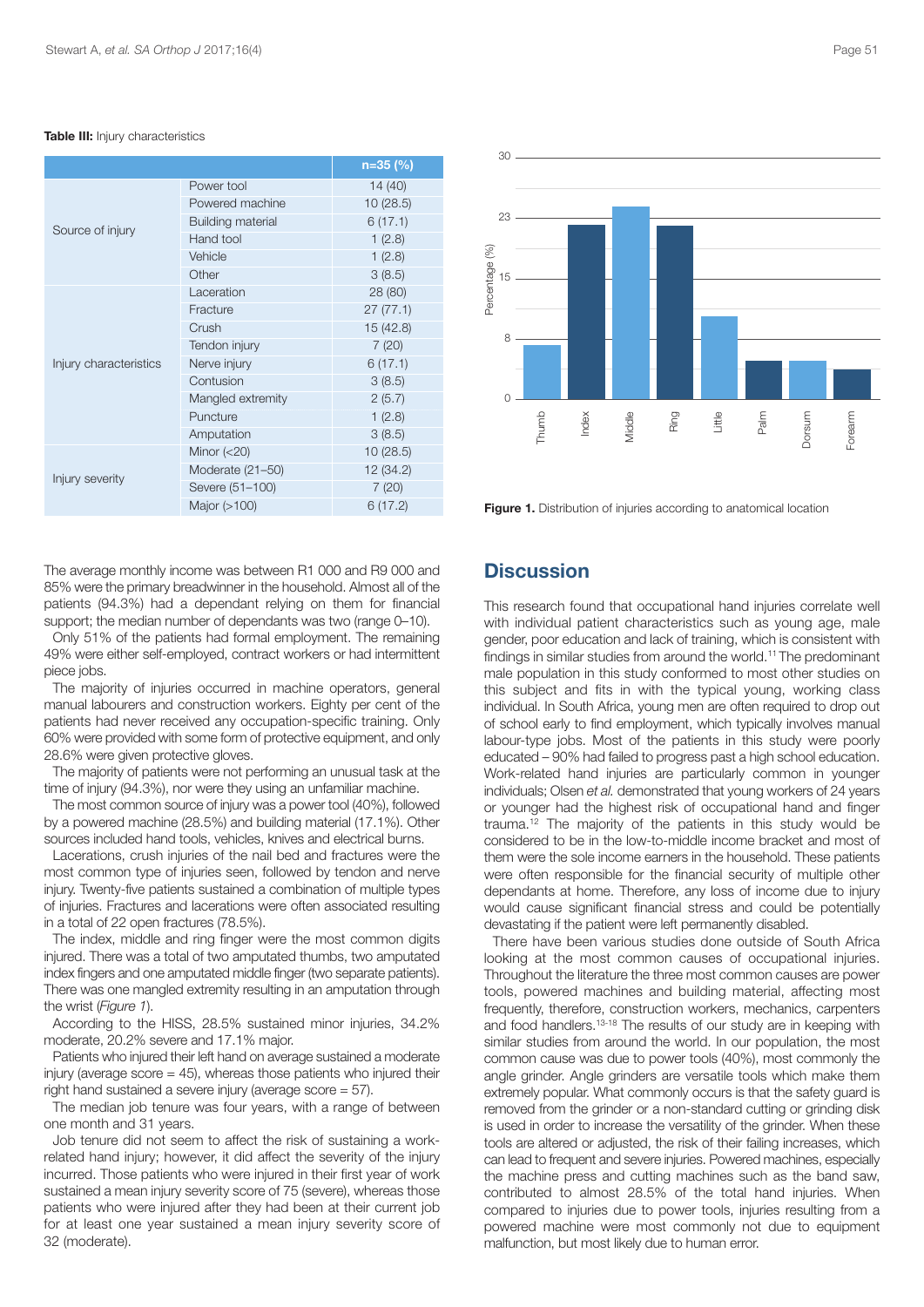In South Africa, the Department of Labour has stipulated that it is mandatory for all employers to provide and maintain a working environment that is safe and without risk to the health of the employees; this includes providing appropriate safety equipment. <sup>19</sup> In our study only 60% of the workers were provided with some form of protective equipment by their employers. This figure includes any form of protection such as headgear, eye protection, protective clothing or boots. Strangely, even though more than half of the workers were offered protective equipment, very rarely did it include protective gloves. Only 28.6% of all the injured workers were using protective gloves at the time of injury. In previous studies it has been shown that wearing no or ill-fitting gloves is associated with an increased risk of an occupational hand injury; the use of protective gloves may also decrease the risk of injury. 16,20 However, glove use has been shown to protect against lacerations and puncture wounds but not against fractures, avulsions, amputations and dislocations. <sup>21</sup> This may be why the use of protective gloves in our population did not seem to affect the injury severity.

#### *Injury characteristics*

Although the overwhelming majority of patients in this study were right-hand dominant, there was a fairly equal distribution between right- and left-hand injuries. No patients sustained injuries to both hands. These results are in keeping with results of similar studies from around the world. 4,11,13,16,18 For more than 90% of the patients this was their first work-related hand injury in the past year.

Occupational hand injuries can result in significant time off work and often lead to a forced change in occupation or permanent disability. Trybus *et al.* found that approximately 10% of patients never returned to their original occupation, either due to permanent disability or due to a change in occupation. <sup>4</sup> In the same study they also found that 58.5% of all hand injuries had residual functional impairment despite adequate rehabilitation. Ahmed showed that 19% of injured hands had a significant loss of function despite adequate rehabilitation.<sup>22</sup> Lacerations, crush injuries and fractures were the most common types of injuries documented. Most patients had a combination of a laceration and a fracture resulting in an open fracture, which may lead to increased risk of infection as well as complications in wound healing. These injury patterns are in keeping with the most common source of injury (power tool, powered machine) which result in a relatively high energy injury. The crush injuries that were documented were predominantly of the distal phalanx resulting in a nail bed injury or associated fracture.

### *Injury severity*

There was a fairly equal distribution between the different categories of injury severity using the HISS system. Similar studies have reported vastly different distributions of the HISS score; this is predominantly due to where their subjects were recruited from. The hospital where this study was done accepts both walk-ins and referrals from level 1 and level 2 referral centres; it also has a dedicated hand unit with a 24-hour re-implantation team on standby. Therefore, it acts as both a primary care and tertiary/quaternary institute. The mean HISS score and the overall range were higher than reported in the original study by Campbell and Kay despite a very similar study population in terms of overall patient number, age, sex and handedness. This may be due to other variables such as the nature of the work carried out at the time of injury or the source of injury. <sup>6</sup> The average HISS score was higher for males than females. Although not statistically significant, this is in keeping with the fact that males were more likely to be employed as manual labourers or work with an angle grinder. The average HISS scores for patients wearing or not wearing any protective gloves was the same (50 vs 49). Therefore, wearing of protective gloves did not seem to affect the severity of injury incurred. But this does not take into account what the severity of the injury may have been had the patient not been wearing gloves at the time of injury.

There seems to be no consensus in the literature as to whether work experience alone may put someone at risk for an occupational hand injury. In our study, there was no significant difference in the mechanism of injury or the injury severity between those patients with more work experience versus those who had less. This implies that work experience alone may not play such an important role in the incidence or the aetiology of occupational hand injuries. The majority of patients in this study were young, however, which may have had an influence on the amount of work experience achieved in this population. Work experience may provide workers with knowledge of potential hazards as well as familiarity with the machine or tool which they are required to use. However, the cumulative risk of injury may also increase the longer a worker is exposed to a specific hazard, and it is also possible that familiarity with a task may result in potentially increased risk of injury.<sup>16,20,23</sup>

Just over 50% of the injured workers in this study had permanent employment, with a signed contract. The rest were either selfemployed, contract workers or worked 'piece jobs'. According to the COIDA if an employee is injured as a result of an accident, resulting in a disablement or death, the employee or the dependants of the employee shall be entitled to the benefits prescribed in the Act. This may include the cost of medical aid at a private health care facility and subsequent financial compensation. Often permanent employees and contract workers are not registered in terms of the COIDA or struggle to claim compensation following injury, or they are unaware that they are entitled to private health care. These patients then end up at state hospitals which shifts costs to workers and overburdens an already busy health care system. It also promotes an underreporting of occupational injuries by employers and medical practitioners. 24

### **Conclusion**

The typical patient who presents to a state hospital in South Africa with an acute traumatic occupational hand injury is a young male, who is poorly educated, with a low income and multiple dependants. This patient is poorly trained for the type of work he is required to do and he is often not provided with protective gloves. These patients typically injure their index, middle and ring fingers using either a power tool, powered machine or by handling building material.

The injuries sustained are most commonly lacerations, fractures and crush injuries, but may also include tendon and nerve injuries as well as amputations.

As a result of the high rate of occupational-related hand injuries in this South African population, occupational health and safety must be improved to reduce the socio-economic burden of these injuries. Novel ways of improving safety in the the informal labour market such as compulsory training, provision of safety equipment and regulation of tools and machines is required.

A larger, multi-centre study is recommended for a more demographic representation of occupational hand injuries.

### *Compliance with ethics guidelines*

Ethical approval (M150423) was obtained to carry out the study.

#### **References**

- 1. Leigh J, Macaskill P, Kuosma E, *et al*. Global Burden of disease and injury due to occupational factors. *Global Occupational Disease and Injury.* 1999;**10**(5):626-31.
- 2. African Economic Outlook 2014. South Africa. http://www.africaneconomicoutlook.org (accessed 17 March 2015)
- 3. Statistics South Africa. Quarterly Labour Force survey: Quarter 3 (July to September) 2014. http://www.statssa.gov.za/?p=3453 (accessed 21 March 2015).